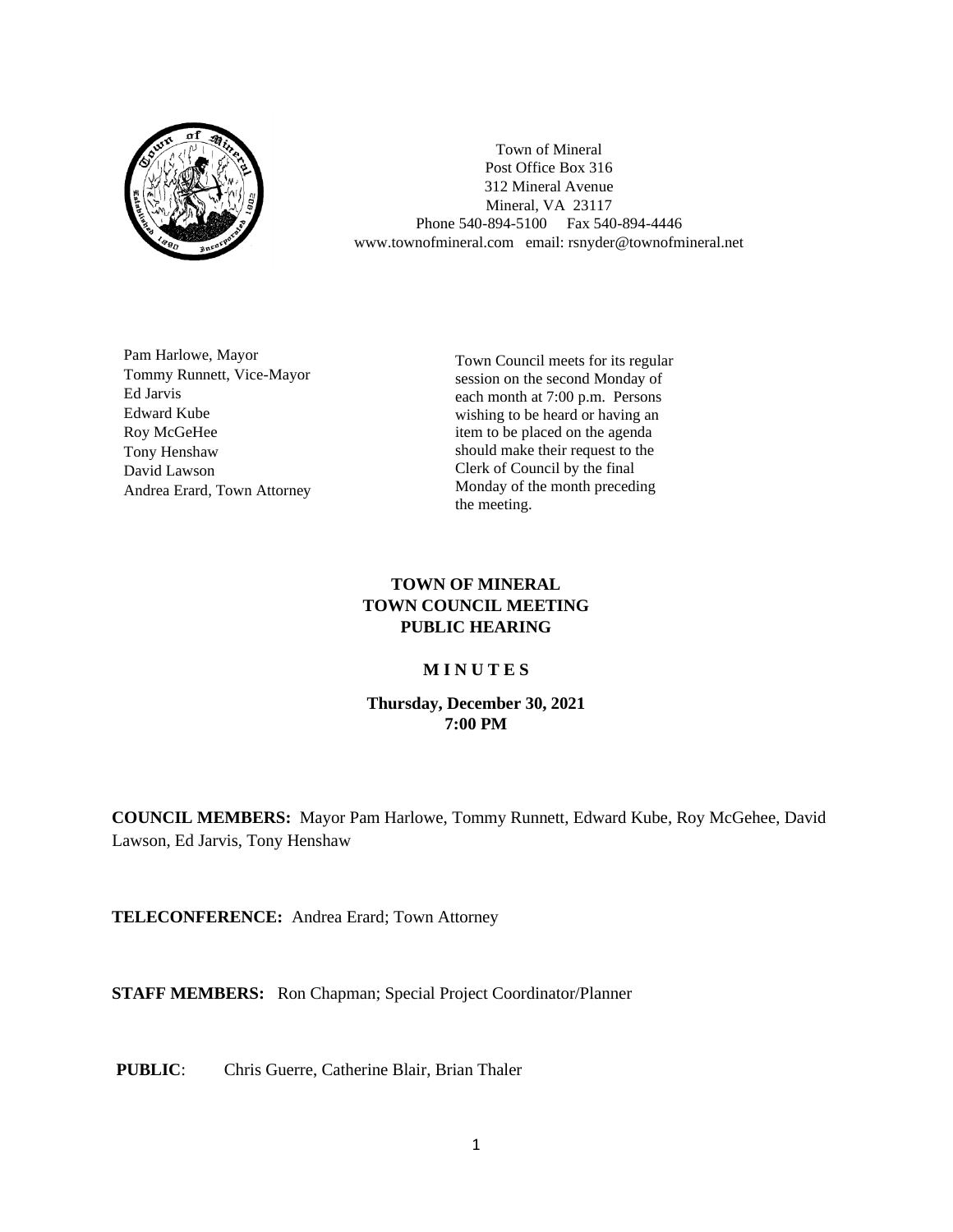## **Town of Mineral Council Meeting**

The Mayor called the Public Hearing to order. The floor was opened to remarks from the public.

Chris Guerre spoke to his opinion against the moving of the tax due date citing that the Town had not followed procedure in regards to tax assessment increases.

No other person from the Public spoke.

The Mayor closed the Public Hearing.

Mr. Kube reminded Council of the purpose of the Public Hearing, and that we could not really address the comments mentioned earlier by Mr. Guerre as they do not strictly pertain to the purpose of the current Public Hearing. He suggested that we work with the Town Attorney to assure our legal standing before answering to the comments made by Mr. Guerre.

**Motion was made by Mr. Kube to look into whether or not the Town has done its due diligence in regards to Tax Assessments. Seconded by Mr. Jarvis. Motion was passed with a unanimous vote.**

| <b>Tommy Runnett – yes</b> | <b>Roy McGehee - yes</b>  |
|----------------------------|---------------------------|
| Ed Jarvis- yes             | <b>Tony Henshaw - yes</b> |
| Ed Kube- yes               | David Lawson – yes        |

Council discussed the need to move the due date of taxes based on the tickets not having been prepared. Ron Chapman presented to Council that the print shop currently in use by the County of Louisa will be preparing and distributing the tax tickets, and they will have the job completed before February 15th. The proposal to move the due date to March 15th is so that no late fees will be assessed for at least 30 days after the bills have been distributed.

Mr. Lawson stated that he would rather see us amend the date that late fees would begin, not the actual due date. It was advised by the Town Attorney stated this would not be a legal course of action.